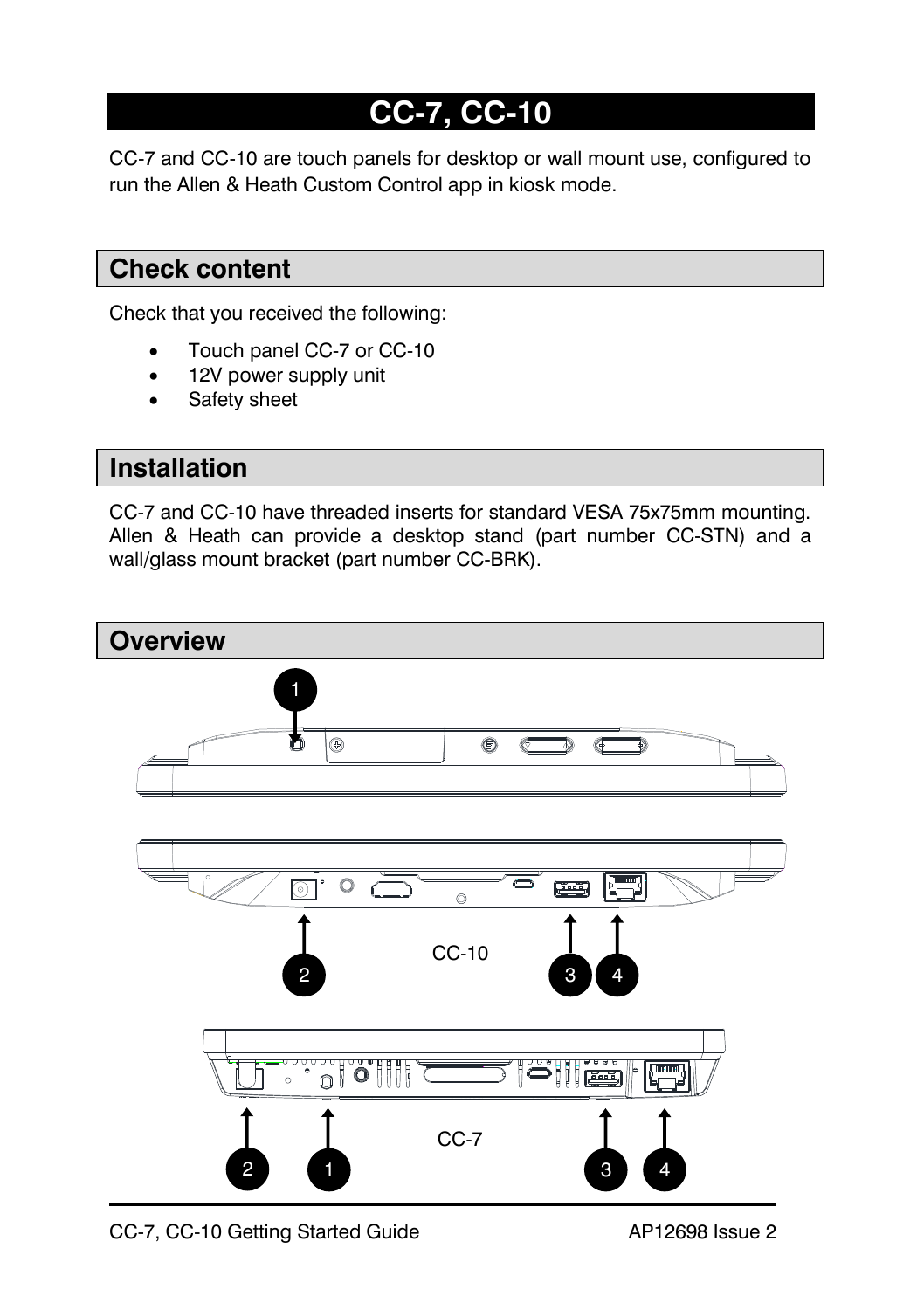#### **1. Power button**

Short press for sleep / wake up. Long press to power down / reboot. A confirmation dialog box is displayed on the screen.

#### **2. DC Input and LED indicator**

12V/2A DC input. Alternatively, the unit can be powered over Ethernet.

Only use the PSU supplied with the touch panel.

The LED indicator lights up green when the unit is powered and red when the unit is in sleep mode.

#### **3. USB-A port**

USB 2.0 port for Custom Control updates.

#### **4. Ethernet port**

PoE enabled, Gigabit Ethernet RJ45 port for connection to the mixing system.

## **Operation**

The touch panels are configured to launch the Custom Control app at power up and in kiosk mode, hiding the OS status / notification bar and navigation bar, and preventing end users from exiting the app, thus securing the settings and operation of the touch panel.

At power up, wait until the Custom Control login screen is displayed. Select a system from the list or enter the target IP address, enter the Username and Password, and touch **Connect**.

Swipe right from the left border to access further app settings such as **Auto Login**.

 The Custom Control app downloads and displays a custom user interface from a compatible Allen & Heath system. The interface is created and uploaded using the Custom Control editor. For more information on Custom Control, please refer to the Allen & Heath website and the app Help.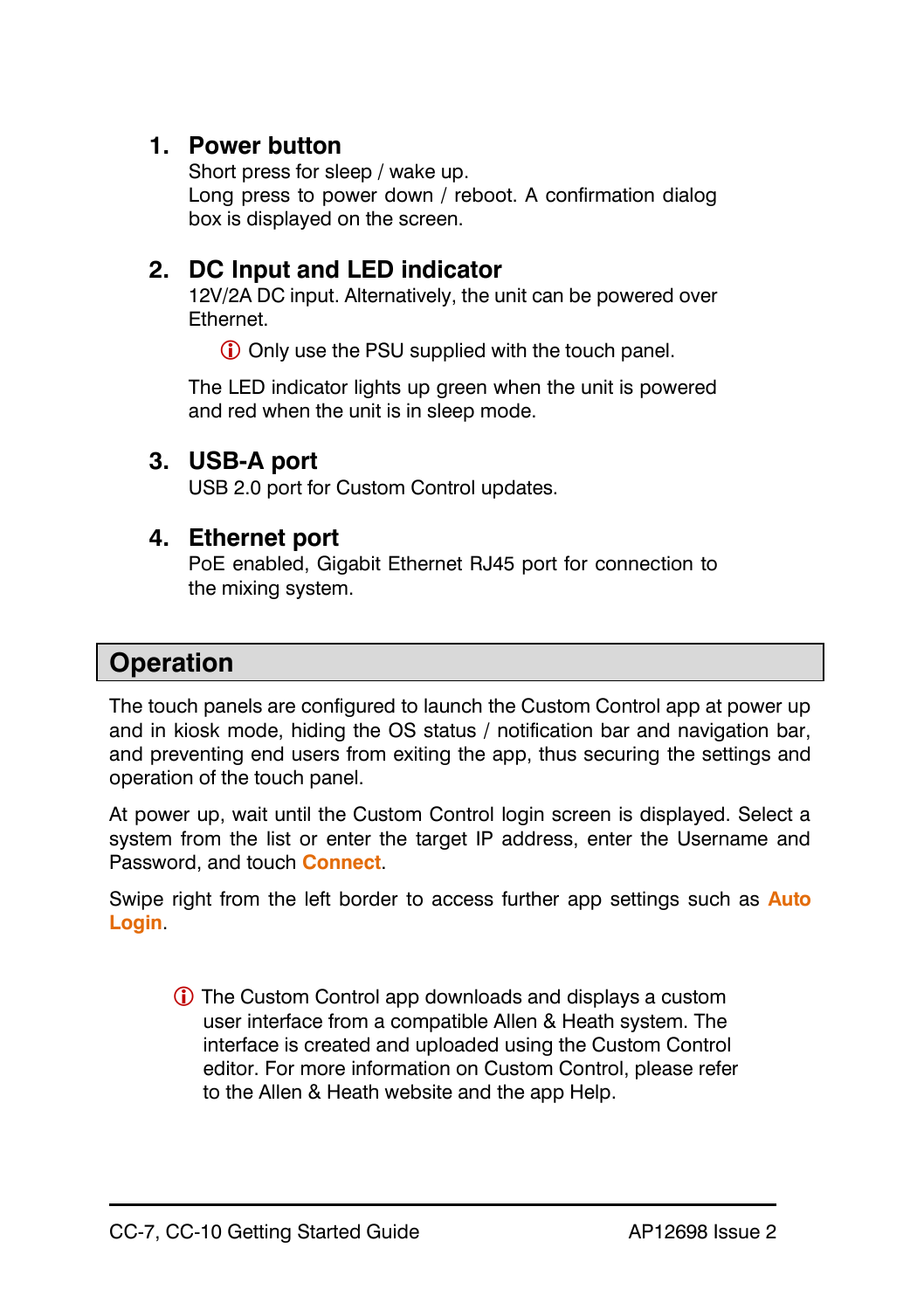## **Configuration**

An installer, integrator or system admin can exit the app to change the touch panel settings such as IP address or brightness, or to update the software.

Swipe right from the left border to access the app settings and touch **Quit**. Enter the factory unlock PIN code: **8789**.

The **Settings** app gives access to several settings for the touch panel, for example:

- Network settings select **Ethernet** and enter a static IP address, subnet mask and gateway if required. Factory default is automatic IP address (DHCP).
- Scheduled sleep select **Schedule / Set Scheduled sleep On/Off Clocks** and set the Time and Repeat options as desired.
- Language select **System / Language & Input**. This applies to the Android OS only, not to the Custom Control app.

To adjust the brightness of the screen, swipe down from the top of the screen, touch **Brightness** and slide the control to adjust. **Auto** adjusts the brightness automatically based on the ambient light.

#### **Software updates**

To update the Custom Control app:

- Download the kiosk version of the app from [www.allen](http://www.allen-heath.com/custom-control/)[heath.com/custom-control/](http://www.allen-heath.com/custom-control/) and store the **CustomControllerApp-32k.apk** installer file on a USB drive.
- Insert the USB drive into the USB port of the touch panel.
- Exit the app as described in the section above, open the **Files** app, locate and launch the .apk installer.
- Follow the instructions on screen.
	- CC-7 and CC-10 require the kiosk version of Custom Control, **V1.20** or higher. Only install updates from the Allen & Heath website. Do not use the public version of the Custom Control app from the Google Play store.
	- Check [www.allen-heath.com](http://www.allen-heath.com/) for the latest version of the Custom Control kiosk app and any updates for the CC-7 and CC-10 panels.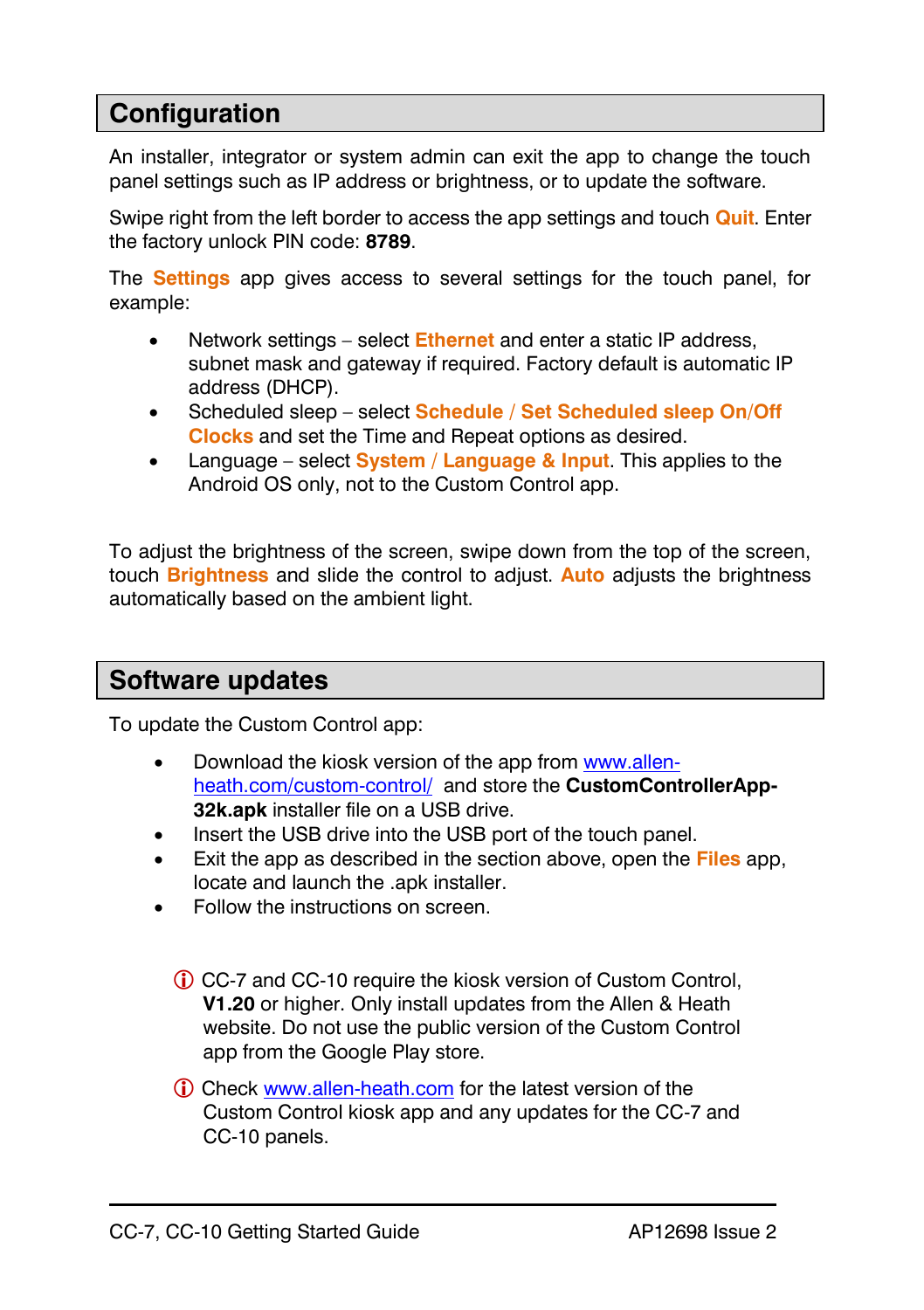## **Specifications**

# **Power and Temperature**<br>DC Input

DC Input  $+12V$  DC 2A<br>Operating Temperature Range  $0^{\circ}$ C to 40°C PoE Requirements

 $0^{\circ}$ C to 40°C (32°F to 104°F)<br>802.3af 15W

## **Dimensions – CC-7**